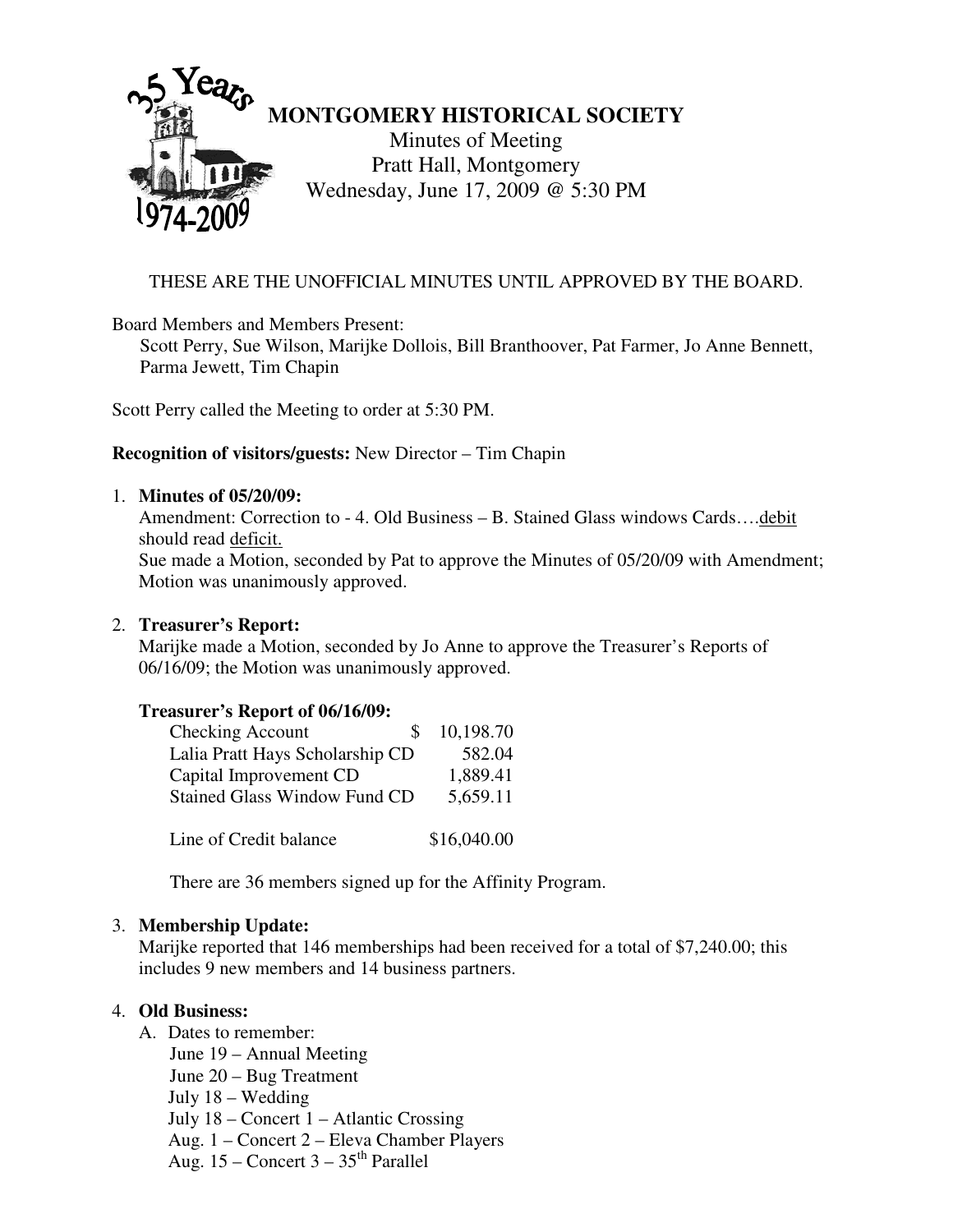Aug. 21 – Art Show Member Appreciation Reception Aug. 22 – Art Show

- B. Pratt Hall Bug Treatment Access Open/Close John Beaty will attend to this.
- C. Annual Meeting Prep at 5:30 Sue and Marijke Will finish set-up as Parma delivers the food.
- D. Fourth of July it was decided to postpone using the stagecoach in the parade as there is still too much work to be done to it to have it ready by that date; it will be used next year.
- E. Things to keep on the radar scope:
	- $\triangleright$  Butler Decorative Cloth no further action
	- $\triangleright$  Marion Towle Project exhibit is almost complete and will be set-up before the Annual Meeting, June 19<sup>th</sup>.
	- $\triangleright$  Old Maps Project Scott presented a 1898 hand-drawn copy of the original (±1800) lotting map for Montgomery; each grantee was assigned a lot (or lots), which included lots for schools and churches. One of the original grantees was Ira Allen. The current Town property map can used as an overlay to determine the location of current properties.
	- $\triangleright$  Archives, accessioning, moving and storage Scott and Parma have worked towards completion of entering and accessioning items donated in the last few years. Scott prepared an Excel program which makes it very easy to enter data. Photographs will be taken at time of the move and added to the records. The move and new storage will require a lot of thought in order to achieve a logically organized and accessible collection. Scott suggested that this be done when Pratt Hall is not used because this process might take several weeks.
	- $\triangleright$  Stage project Pat and André Gareau have worked hard to make some repair and put the stage together for the Annual Meeting. It was discovered that axle showed a name: D. Arthur Brown. Further research on the internet gave the information that D. Arthur Brown manufactured axles in Concord, NH from 1864 to 1880 and then sold it to the Concord Axle Manufacturing Co. Conclusion, "our" stage probably dates from 1880 or before.
	- $\triangleright$  Grant writing no further update
	- $\triangleright$  Edlers Night III no further update
	- $\triangleright$  Stained Glass windows Cards no further update

# 5. **New Business:**

A. Insurance Review Meeting Report – Scott and Marijke met with the representative from Hull Insurance Agency to review our current policy. She suggested raising the deductible in order to save money on the premium. Marijke made a Motion, seconded by Parma to raise the deductible to \$1,000; the Motion was unanimously approved. This will be a saving of \$300. There will be a new assessment on the value of Pratt Hall as well as the Heaton House, although questions were raised as to the necessity of insurance on that building. We would need insurance on the contents (which we already have) but it would be particular to location. The representative would also investigate the necessity of insurance for special functions. Sue did mention that we pay the extra \$100 insurance for functions such as the Art Show to cover the items shown as they do fall under our regular content coverage.